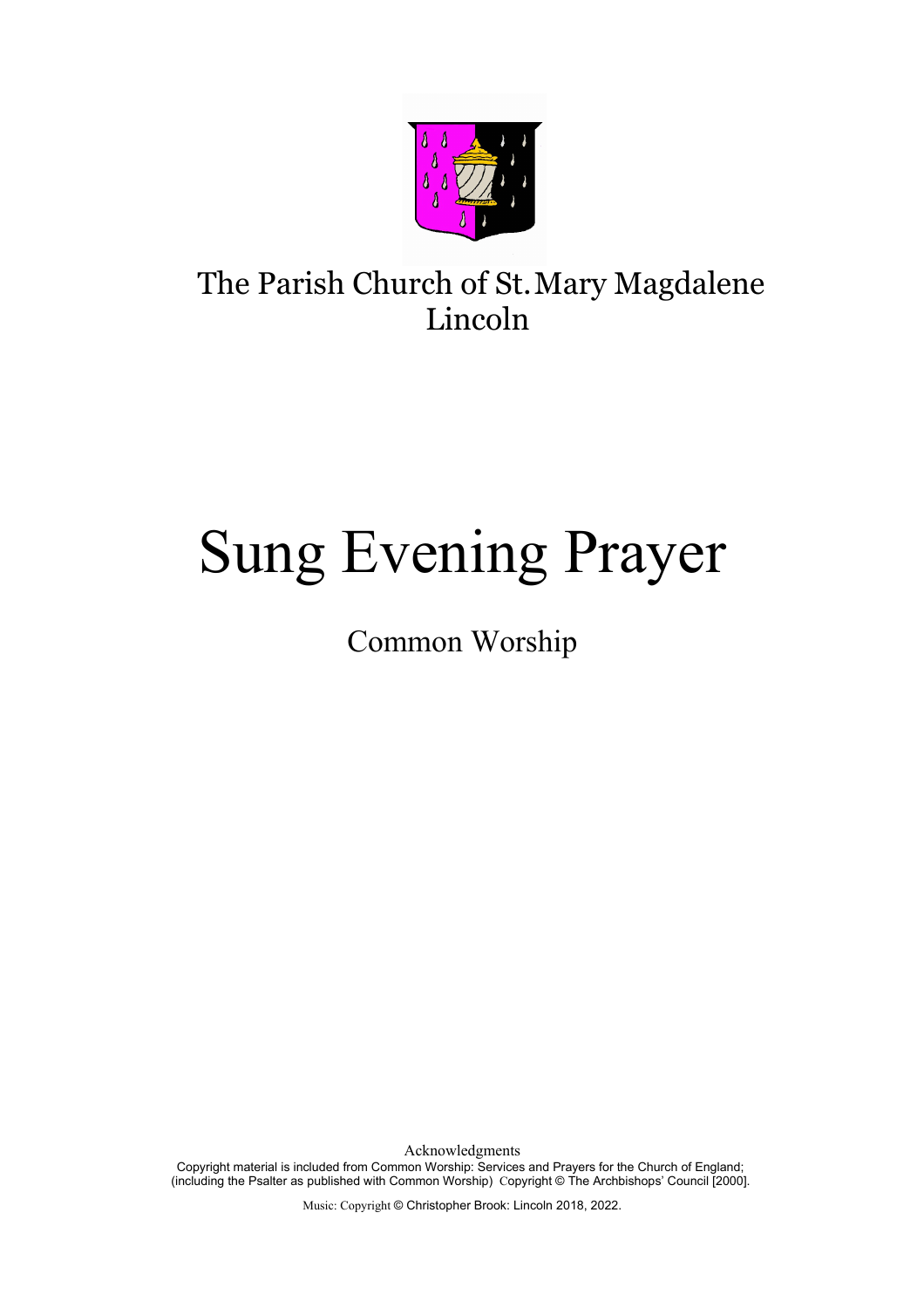*Please stand as the Minister(s) enter.* 

#### **The Blessing of Light**

#### *Minister*



#### *Minister All*

#### *Minister All*





#### *Minister (sung)*

Blessed are you, Lord God, creator of day and night: to you be praise and glory for ever. As darkness falls you renew your promise to reveal among us the light of your presence. By the light of Christ, your living Word, dispel the darkness of our hearts that we may walk as children of light and sing your praise throughout the world.





 *Other candles may be lit as Phos Hilaron is sung.*

**All Hail, gladdening Light, of his pure glory poured**  who is the immortal Father, heavenly, blest, holiest of holies, Jesus Christ our Lord.

> Now we are come to the sun's hour of rest, the lights of evening round us shine, we hymn the Father, Son, and Holy Spirit divine.

Worthiest art thou at all times to be sung with undeflèd tongue, Son of our God, giver of life, alone: therefore in all the world thy glories, Lord, they own.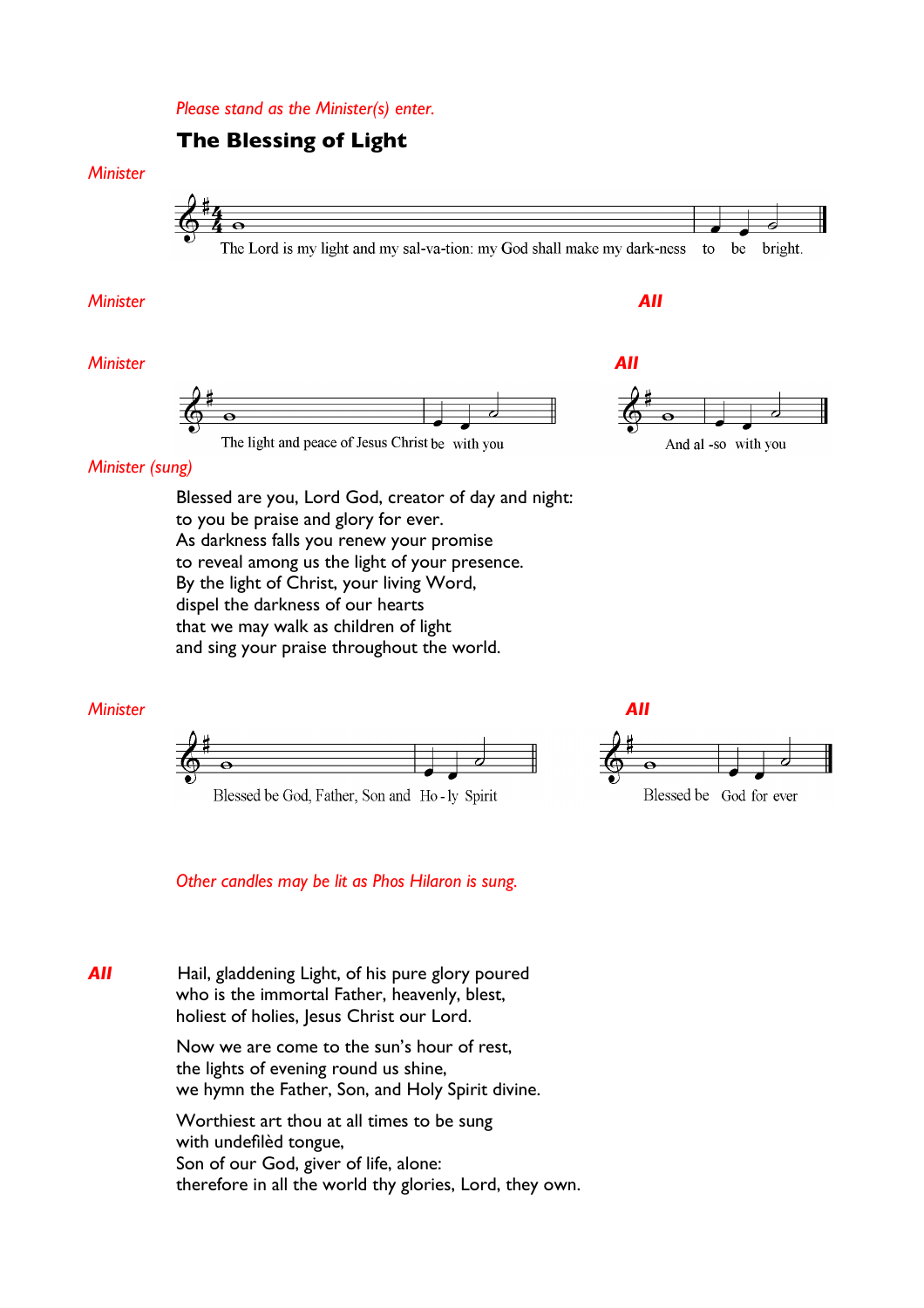#### *Verses from Psalm 141 – A Song of the Evening Sacrifce may be said and incense may be burned*

*Cantor* Let my prayer rise before you as incense, ♦

the lifting up of my hands as the evening sacrifce.

#### *All sing*



- *Cantor* Lord, I call to you; come to me quickly; ♦
- *(or Choir)* hear my voice when I cry to you.

Set a watch before my mouth, O Lord, ♦ and guard the door of my lips;

#### *All sing* **Let my prayer rise before you as incense, ♦ the lifting up of my hands as the evening sacrifce.**

- *Cantor* Let not my heart incline to any evil thing; ♦
- *(or Choir)* let me not be occupied in wickedness with evildoers.

But my eyes are turned to you, Lord God; ♦ in you I take refuge; do not leave me defenceless.

*All sing* **Let my prayer rise before you as incense, ♦ the lifting up of my hands as the evening sacrifce.**

*Psalm 141.1-4b, 8*

#### *This opening prayer may be said*

*(Said)* That this evening may be holy, good and peaceful, let us pray with one heart and mind.

#### *Silence is kept.*

As our evening prayer rises before you, O God, so may your mercy come down upon us to cleanse our hearts and set us free to sing your praise now and for ever.

#### *All* **Amen.**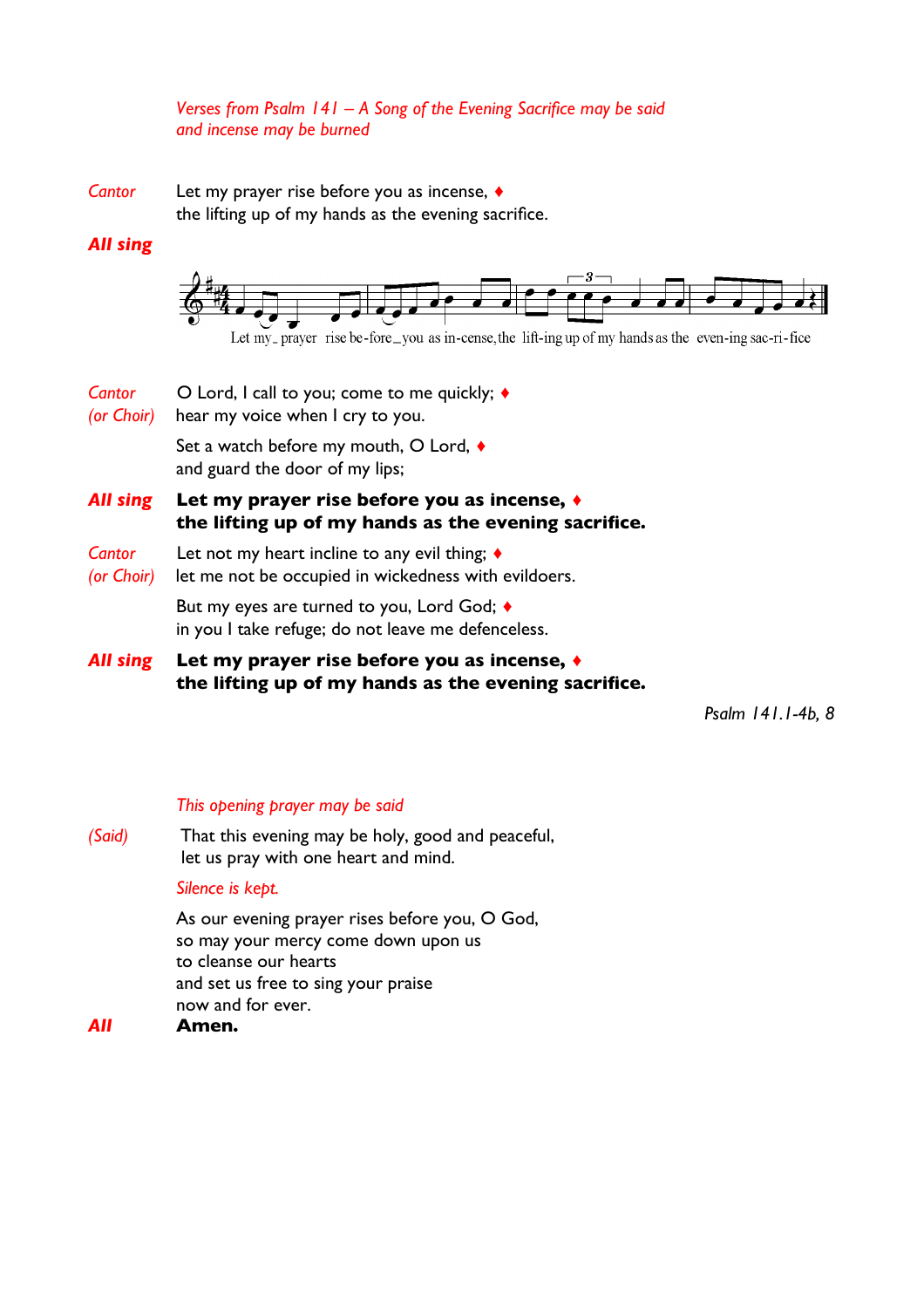### **The Word of God**

#### *Psalmody*

*The appointed psalm is sung. It will be announced and can be found either towards the back of the black Common Worship books or on the sheet provided*

*The Cantor sings the frst half of Verse One*

*All sing the second half of Verse One and from then onward, all sing alternate verses with the Cantor (including the Gloria).*

*Each appointed psalm ends with everyone singing: Amen*

#### *All sit Old Testament Reading*

#### *All stand Canticle: A Song of the Lamb,*

#### *Cantor*



#### *All sing* **Let us rejoice and exult and give glory and homage to our God.**



1 *Cantor* Salvation and glory and power belong to our God, ♦

#### *All* **whose judgements are true and just.**

- 2 *Cantor* Praise our God, all you his ser-vants, ♦ all who fear him, both small and great.
- **3** *All* **The Lord our God, the Almighty, reigns: ♦ let us rejoice and exult and give him the glory.**
- 4 **Cantor** For the marriage of the Lamb has come  $\triangle$ and his bride has made her-self ready.
- 5 *All* **Blessed are those who are in-vit-ed ♦ to the wedding banquet of the Lamb.**

*Revelation 19.1b, 2a, 5b, 6b, 7, 9b*

- *Cantor* To the One who sits on the throne and to the **Lamb** ♦ be blessing and honour and glory and might, for ever and ever. *All:* **A-men.**
- *All* **Let us rejoice and exult and give glory and homage to our God.**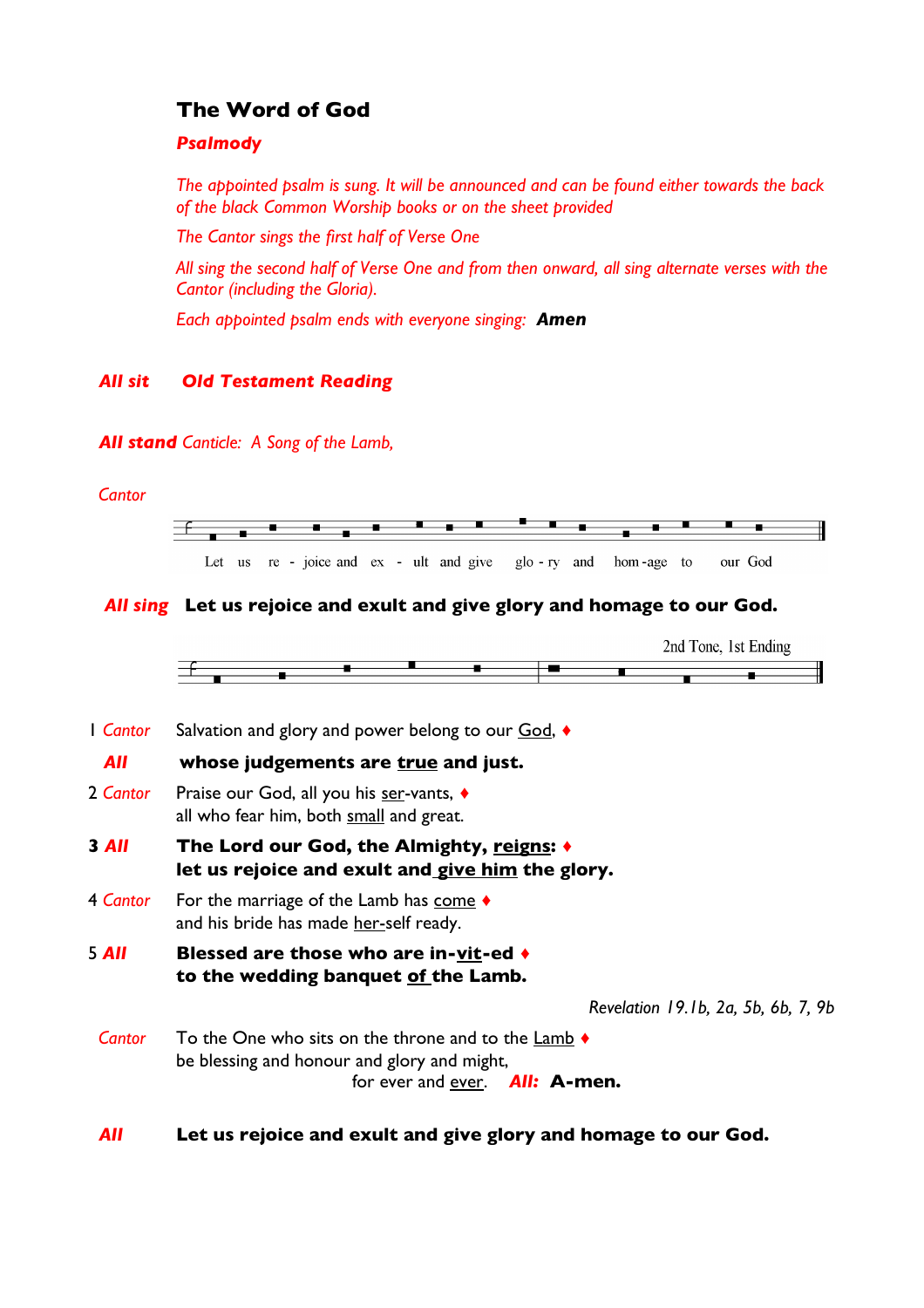#### *All sit New Testament Reading*

 *The reading(s) may be followed by a time of silence.*

#### *All stand The Responsory*

*Cantor* The Lord is my light and my salvation; the Lord is the strength of my life.

#### *All sing*



**Cantor** The light shines in the darkness and the darkness has not overcome it.

#### *All sing*



*Cantor* Glory to the Father, and to the Son and to the Holy Spirit.

#### *All sing*



*from Psalm27 and John 1*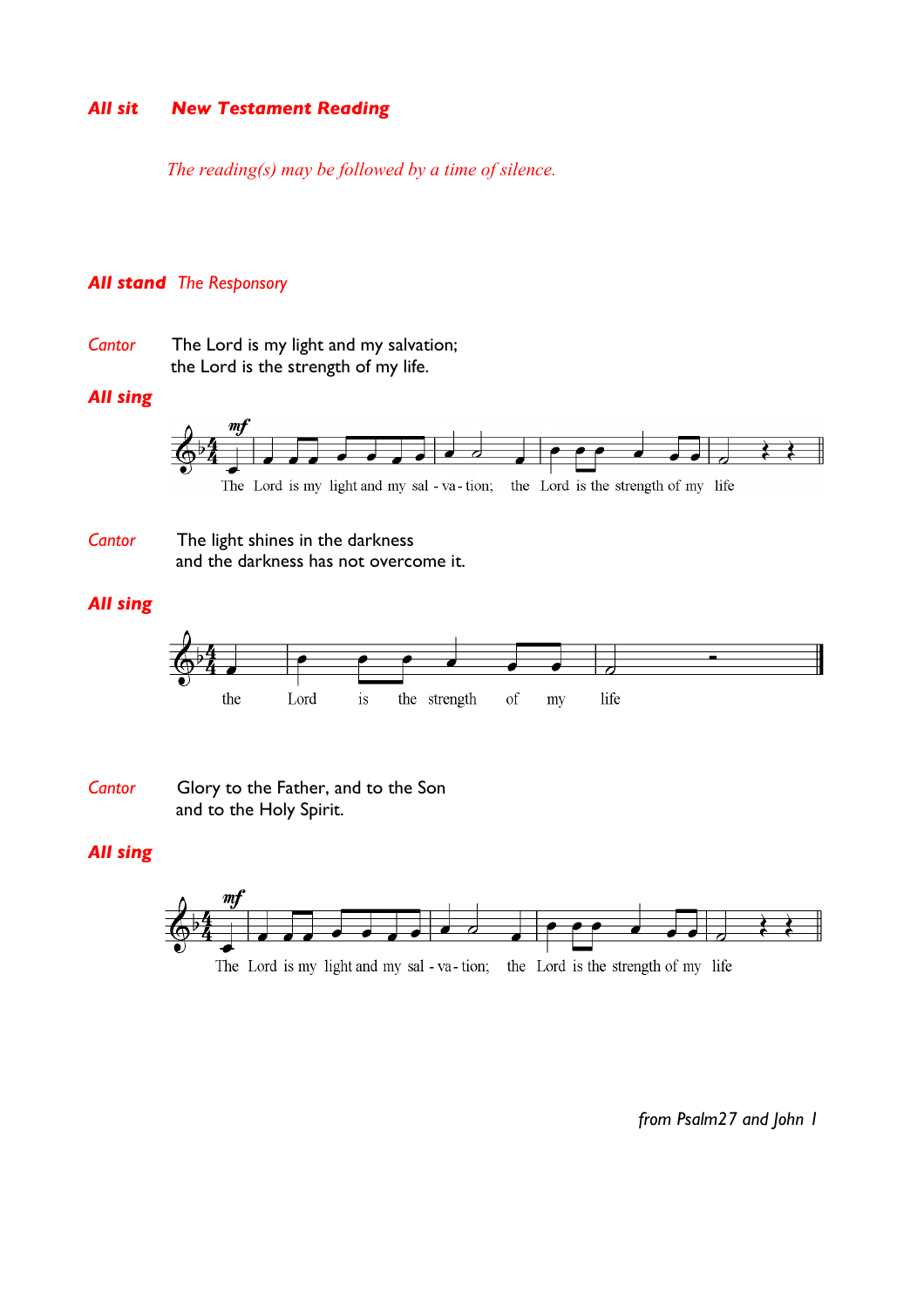#### *All stand Gospel Canticle*



You have done great things, O God and ho - ly is your name.

#### *All sing* **You have done great things, O God, and holy is your name.**



| <b>Cantor</b> | My soul proclaims the greatness of the Lord,<br>my spirit rejoices in God my Sav-iour; ♦                                                       |
|---------------|------------------------------------------------------------------------------------------------------------------------------------------------|
| All           | he has looked with favour on his <u>low</u> -ly servant.                                                                                       |
| 2 Cantor      | From this day all generations will call me $bles$ -sed; $\triangleleft$<br>the Almighty has done great things for me<br>and ho-ly is his_name. |
| $3$ All       | He has mercy on those who fear him, $\triangleleft$<br>from generation to generation.                                                          |
| 4 Cantor      | He has shown strength with his $\frac{arm}{ } \Leftrightarrow$<br>and has scattered the proud in their conceit,                                |
| 5 All         | Casting down the mighty from their thrones ♦<br>and lifting up the lowly.                                                                      |
| 6 Cantor      | He has filled the hungry with good things $\triangleleft$<br>and sent the rich a-way" empty.                                                   |
| $7$ All       | He has come to the aid of his servant $ls$ -rael, $\blacklozenge$<br>to remember his promise of mercy,                                         |
| 8 Cantor      | The promise made to our $\underline{\text{an}}$ -cestors, $\blacklozenge$<br>to Abraham and his children for ever.                             |
| All           | Glory to the Father and to the Son +<br>and to the Ho-ly Spirit;                                                                               |
| Cantor        | as it was in the beginning is now<br>and shall be for $ev$ -er. <b>All A-men.</b>                                                              |

#### *All* **You have done great things, O God, and holy is your name.**